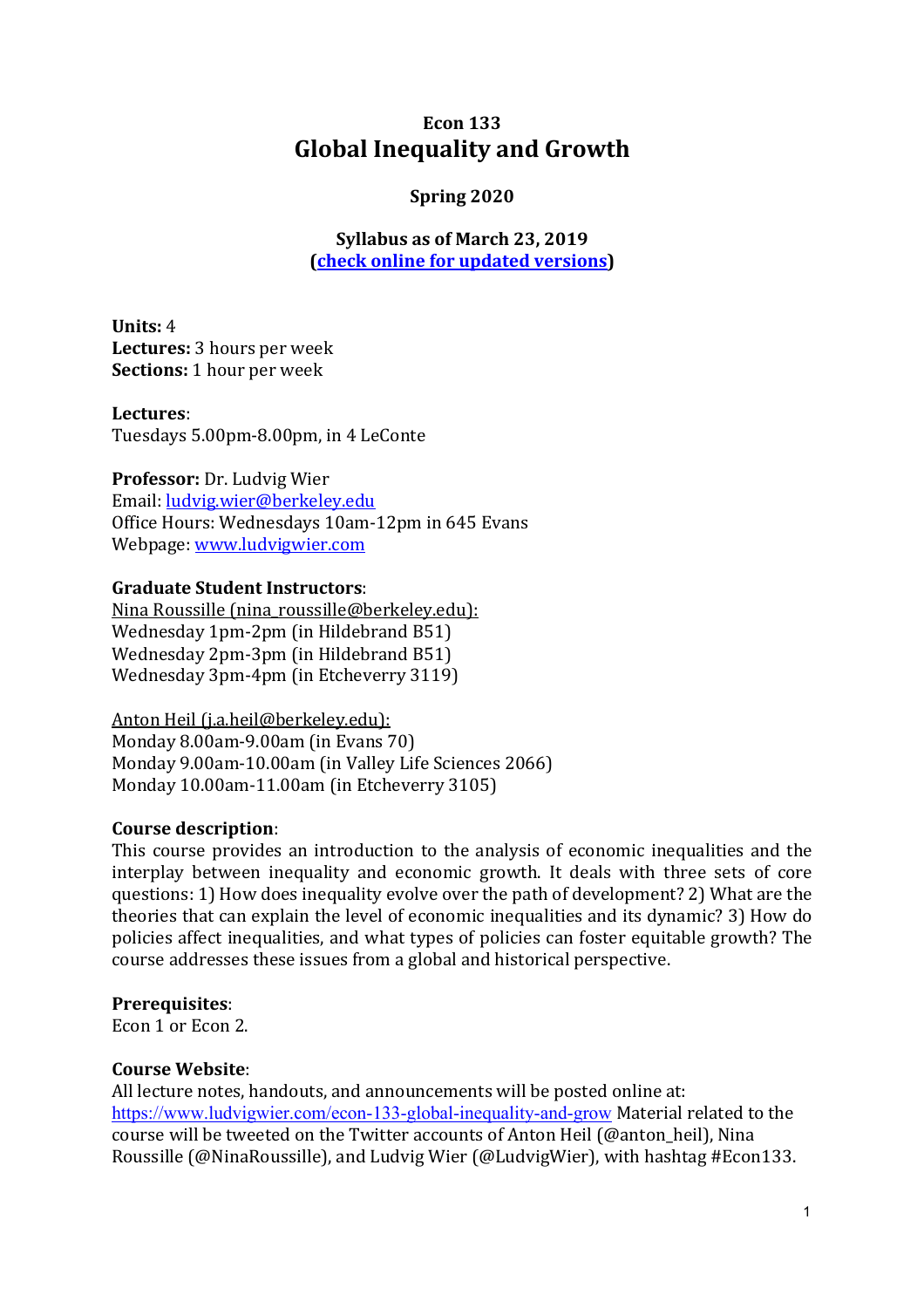Course material (including exams, solutions, grade statistics) from the last time this course was taught is available at http://www.gabriel-zucman.eu/econ133

## **Enrollment**:

The economics department relies completely on CalCentral for enrollment purposes. To add the course, check to see which sections have space and then access CalCentral. If you are already on the waiting list but want to change your section choice, access CalCentral and use the "swap" function. See GSI Coordinator Preston Mui (headgsi@econ.berkeley.edu) or an Econ Undergrad Advisor (539 Evans, ugrad@econ.berkeley.edu) for help.

## **Required readings**:

There is no textbook that covers all the material that we will see in class, so to succeed in this course it is essential to attend all the lectures. Lecture notes will be posted on the course website, but these notes are not comprehensive, so it is critical to be attentive and to take notes during lectures. Lectures are key to doing well in this course. In addition to attending all lectures, the other requirement is to read the five texts below, which will be assigned over the semester:

- Thomas Piketty, Emmanuel Saez, and Gabriel Zucman (2018), "Distributional National Accounts: Methods and Estimates for the United States", Quarterly *Journal of Economics*.
- World Inequality Report 2018, part II: "Trends in Global Income Inequality"
- Marianne Bertrand (2017), "The Glass Ceiling," *Economica*, forthcoming
- Gabriel Zucman (2014), "Taxing Across Borders: Tracking Personal Wealth and Corporate Profits", *Journal of Economic Perspectives*, 28(4): 121-148.
- Lucy Page and Rohini Pande (2015), "Ending Global Poverty: Why Money Isn't Enough", Journal of Economic Perspectives, 32: 173-200.

These five readings are compulsory. All the material seen in lectures and in these five compulsory readings is examinable. For each compulsory reading, you will be asked to hand in answers to a few short essay questions. For these short essay questions, group work is not permitted: each student must turn in his/her own answers for each of the five compulsory readings. Three out of these five short essay questions will be randomly graded, and each graded essay will count for 5% of the final grade (hence 15% overall). Essays must be submitted before the due deadline via bCourses.

In the tutorials you will, furthermore, be asked to find your favorite graph/analysis from the ambitious 2018 OECD report "The Broken Social Elevator". It is not required that you read this report in its entirety and you may simply want to see the webinar presentation of the report instead of reading it here.

## **Online resources:**

Several interactive tools have been put available by leading researchers in inequality. You may want to check these out:

- Design your own tax policy and examine the distributional consequences here: https://taxjusticenow.org/#/
- Explore the opportunity atlas to see what the level of social mobility is in your neighbourhood here: https://www.opportunityatlas.org/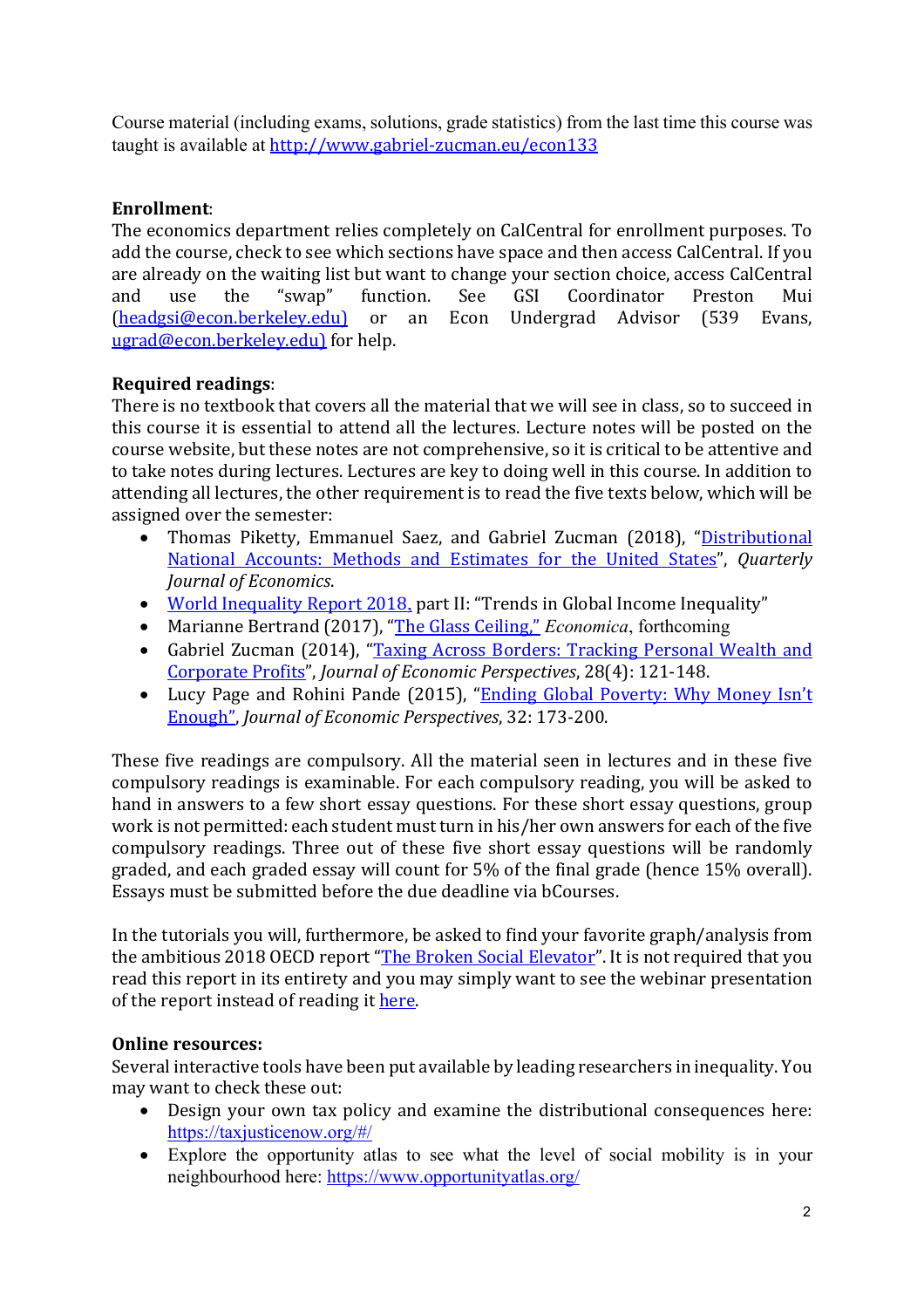- Find out how much you country lose (or win) to tax havens here: https://missingprofits.world/
- Explore life across incomes, from the extremely poor to the wealthy, on dollar street: https://www.gapminder.org/dollar-street/matrix
- Check out where in the income distribution you are: https://wid.world/
- Check out "Our World in Data" to find out just about anything about the state of global development e.g. how the fight on extreme poverty is going: https://ourworldindata.org/extreme-poverty

## **Optional readings:**

In addition to the required readings above, there are three books that are recommended optional readings:

- Emmanuel Saez and Gabriel Zucman's "Triumph of Injustice" (2019, W.W. Norton  $&Co.$
- Thomas Piketty's *Capital in the 21<sup>st</sup> Century* (2014, Harvard University Press).
- The World Inequality Report 2018: https://wir2018.wid.world
- Anthony Atkinson's *Inequality: What Can be Done?* (2015, Harvard University Press).

## **i-clicker remotes**

i-clicker remotes are required. They're devices that allow you to respond to questions posed during lecture. New and used i-clicker remotes can be purchased or rented at the University Bookstore. Register your i-clicker online within the first two weeks of **class** by going to http://www.iclicker.com/registration. Complete the fields with your first name, last name, student ID, and i-clicker remote ID. The remote ID is the series of numbers and sometimes letters found on the bottom of the back of your i-clicker remote. To complete the registration you'll need to respond to at least one question during the first two weeks of class. Your i-clicker will be used in every lecture, and part of the grade depends on answering correctly to questions in lectures, so be sure to bring vour i-clicker.

## **Course structure**:

The course is organized into five parts and twenty-five topics (see list below). There will be one mid-term exam in class.

## **Sections structure**:

First, you will review the material seen in lectures.

Second, you will critically discuss current newspaper articles related to inequality and growth, using the concepts seen in lectures. Nina Roussille (@NinaRoussille), Anton Heil (@anton\_heil) and Ludvig Wier (@LudvigWier) will tweet one recent newspaper article with hashtag #Econ133 each week on Friday evening. You must read these three short newspaper articles every week before attending sections. Part of the section will be devoted to discussing these articles. At least once during the semester you will be asked to write an essay on one article and to lead the ensuing class discussion. This work will be done in groups of two or three, and  $10\%$  of the final grade will be based on this essay and the ensuing class discussion. In addition, 5% of the final grade will be based on regular participation during sections. There will be bonus points in the midterm and final for answering questions related to the newspaper articles twitted during the semester, so make sure to read them all!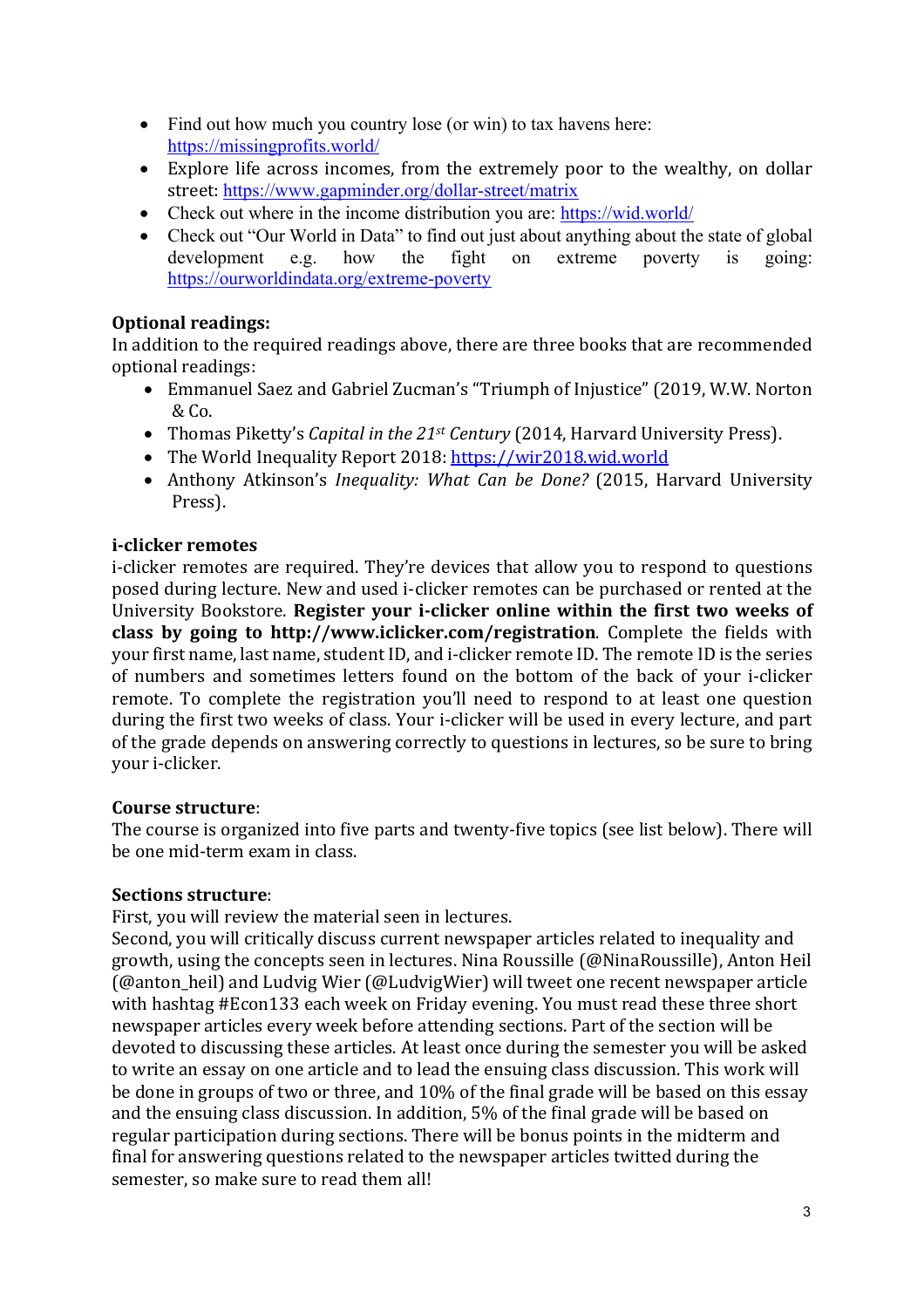## **Grading**:

- Midterm (in class, March  $10^{th}$ , 5pm-6.30pm):  $20\%$
- Final (May  $15<sup>th</sup>$ , 11.30am-2.30pm):  $45%$
- Answering i-clicker questions accurately during lectures:  $5\%$
- Short essay questions on the five compulsory readings:  $15\%$  (3 x  $5\%$ ).
- Work in sections:  $15%$ , decomposed as follows:
	- $\checkmark$  At least one essay on and class discussion of a newspaper article in groups of two or three students: 10%
	- $\checkmark$  Overall class participation: 5%.

Credit for the mid-term and final exams will be based on conceptual understanding of the ideas taught in the lectures. Both midterm and final will be closed-notes (class notes, books, and electronic devices are not allowed). Paper and pen only. Please bring your own paper and stapler if you don't use a blue book and need to staple separate sheets. The final will be cumulative and based on the full material covered in class, including material tested in the midterm. Don't enroll in this course if you cannot attend the **final exam on May 15th, 11.30am-2.30pm.**

#### **Academic honesty policy**:

In fairness to students who put in an honest effort, cheaters will be harshly treated. Any evidence of cheating will result in a score of zero (0) on that assignment. Cheating on a midterm or the final exam results in an "F" for the course. Cheating includes but is not limited to bringing written or electronic materials into an exam, using written or electronic materials during an exam, copying off another person's exam or assignment. allowing someone to copy off of your exam or assignment, having someone take an exam or assignment for your, and plagiarizing written materials. Incidence of cheating are reported to the Center for Student Conduct, which administers additional punishment. See also: http://sa.berkeley.edu/conduct/students/standards.

#### **Special Accommodations:**

If you require special accommodations for exams or lecture due to learning or other disability, if you have emergency medical information that you wish to share, or if you need special arrangements in case the building must be evacuated, **please speak with your GSI by January 31st.** You will ultimately need to obtain the evaluation form from Disabled Students' Program (http://dsp.berkeley.edu, 260 César Chávez Center) which they will send electronically to me. Exams for those needing accommodations are proctored by DSP's Proctoring Service, which requires notice of participants at least two weeks in advance of an exam. Request for exam accommodation must be received and acknowledged by your GSI at least two weeks before an exam.

#### **Regrade policy:**

Omissions or clerical errors on midterms/exams will be corrected upon request. Substantive re-grade requests for the midterm/exam must be submitted in writing to your GSI within one week of getting your graded midterm/exam back. Your entire exam will be regraded—by a different GSI or by me—and your grade may go up or down. There will be no re-grades on essays.

## **PART I – Core Concepts**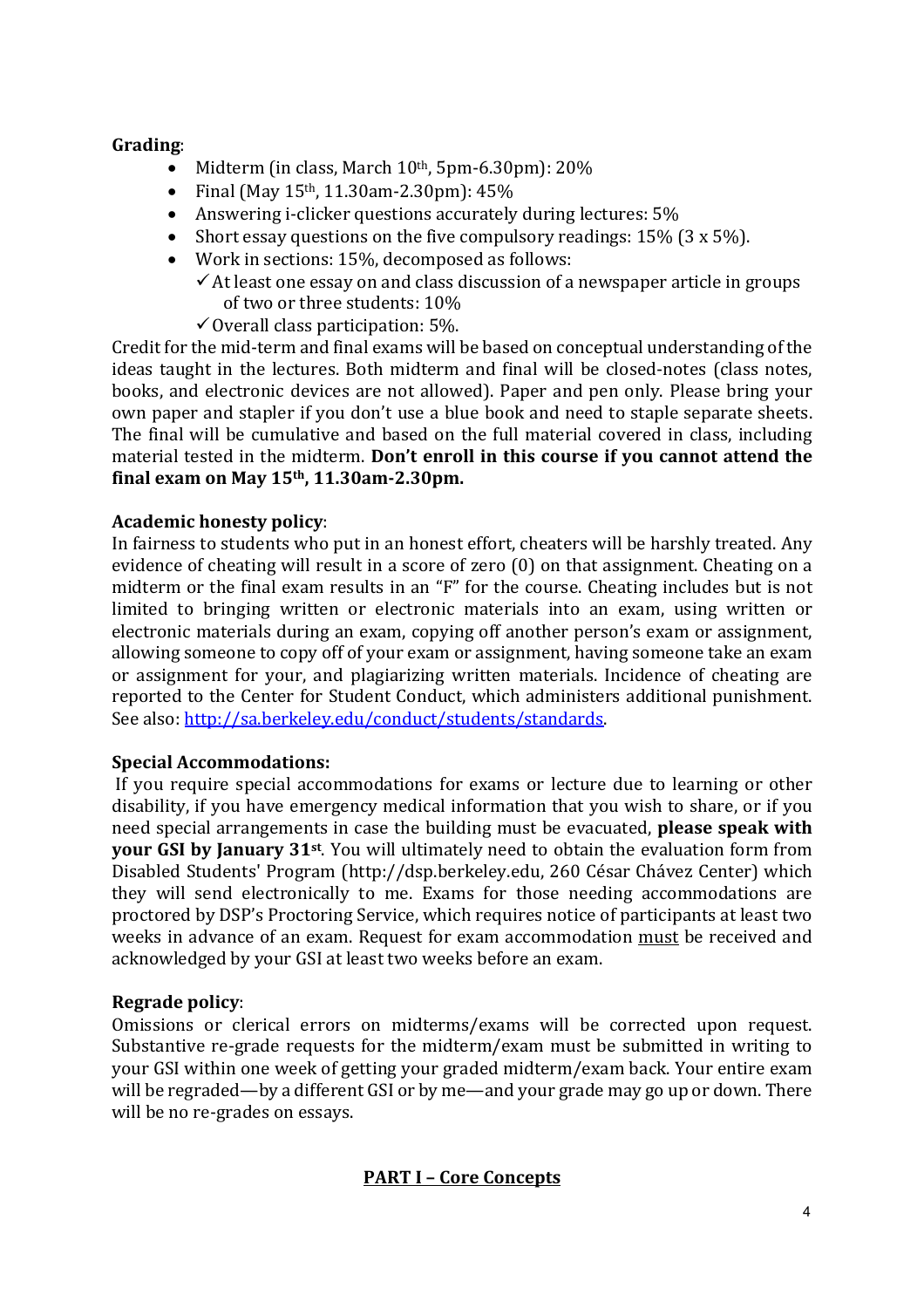- **Compulsory reading:** Thomas Piketty, Emmanuel Saez and Gabriel Zucman (2018), "Distributional National Accounts: Methods and Estimates for the United States"
- Short essay questions on this reading to be handed in on **Feb.** 3<sup>rd</sup>.
	- 1. Introduction
	- 2. What is income?
	- 3. What is capital?
	- 4. Inequality between labor and capital
	- 5. Inequality between individuals

#### **PART II – Global Growth and its Distribution**

- **Compulsory reading:** World Inequality Report 2018, part II: "Trends in Global Income Inequality"
- Short essay questions on this reading to be handed in on Feb 17<sup>th</sup>.
	- 6. Global income inequality dynamics
	- 7. Trends in inequality between countries
	- 8. Trends in inequality within countries
	- 9. The United States in international perspective

## **PART III - Labor Income Inequality**

- **Compulsory reading:** Marianne Bertrand (2017), "The Glass Ceiling," *Economica*
- Short essay questions on this reading to be handed in on Mar. 2<sup>nd</sup>.
	- 10. Labor income inequality: the skill premium
	- 11. Gender inequality in the labor market
	- 12. Medicare 4 All
	- 13. Labor income inequality: the role of institutions

#### **MIDTERM CANCELLED due to COVID-19: Weight shifted to final**

#### **PART IV - Capital Inequality**

- **Compulsory reading:** Gabriel Zucman (2014), "Taxing Across Borders: Tracking Personal Wealth and Corporate Profits", Journal of Economic Perspectives, 28(4): 121-148.
- Short essay questions on this reading to be handed in on **Mar. 30<sup>th</sup>** .